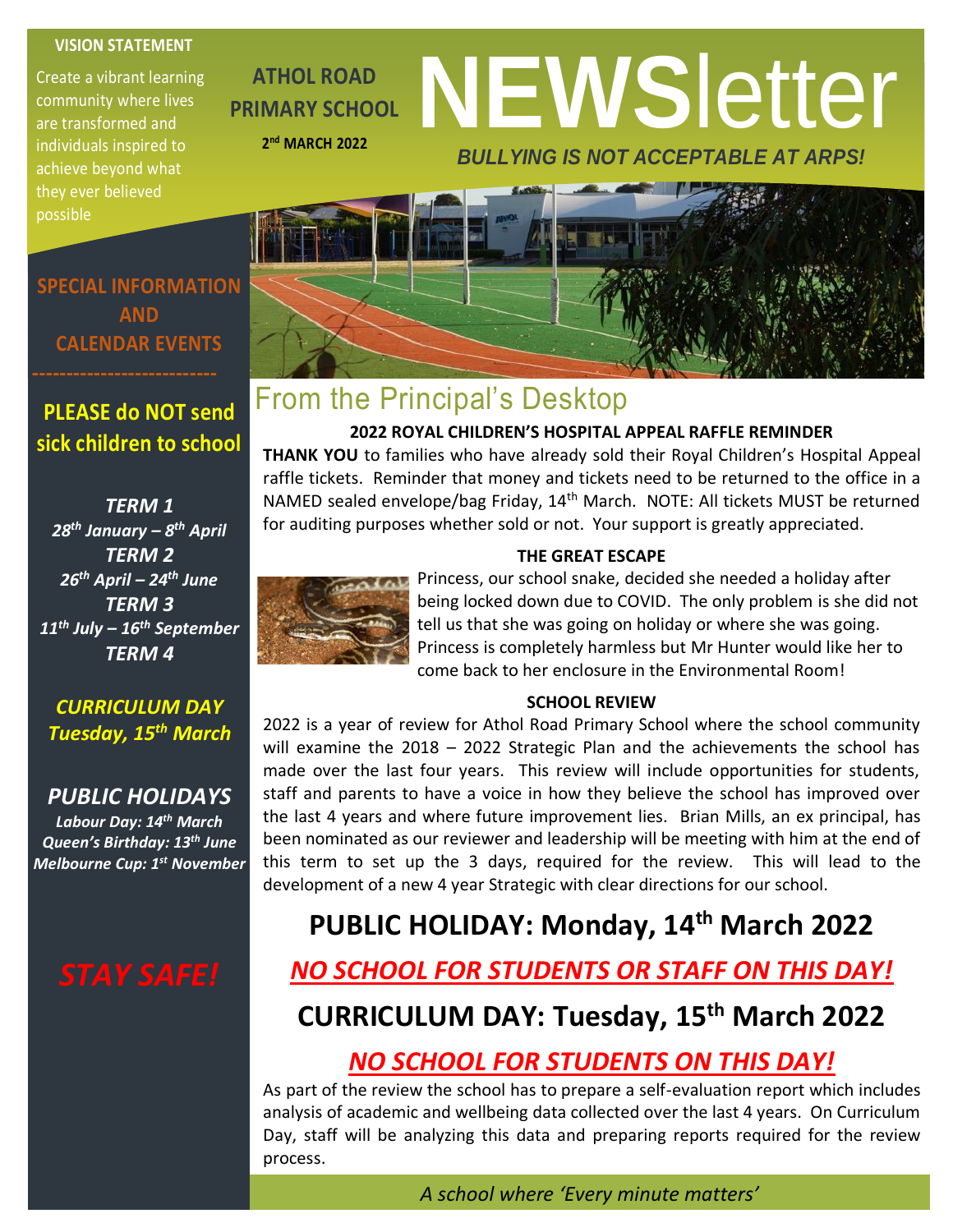#### **COVID REMINDERS**

- Parents/carers MUST wear masks and maintain social distancing of 1.5 metres when on the school grounds
- Mask wearing is optional for students in Foundation Year 2 but REQUIRED for students in Year  $3-6$
- **Parents are not permitted to enter learning spaces**
- **Parents/carers are asked to only visit the school office for essential business**
- ALL persons who come to the school office MUST use the School QR Code to sign-in. **THANK YOU** for helping the school to support the safety, health and wellbeing of students and staff.

### **OUT OF SCHOOL HOURS CARE/BREAKFAST CLUB**

Out of School Hours Care and Breakfast Club open *for students of working parents only*!

**BOOKINGS ESSENTIAL** by contacting Jess at the office on 9547 1224

## REMINDER: DROP OFF AND PICK UP ARRANGEMENTS

## **Students should not arrive at school before 8.45am**

Parents are required to leave students in Year  $1 - 6$  at the front gate in the mornings.

Foundation students meet their teacher/s on the undercover basketball area at the front of the school

### **Parents are not to enter the school grounds before 3.25pm in the afternoon**

- Where parents/carers can wait outside the school grounds after school, they are asked to please do so.
- Parents/Carers of children in **Year 3 - 6** must wait on the **FRONT OVAL**
- Parents/Carers of children in **Year 1/2** must wait **outside the Year 1/2 building.**
- Parents/Carers of children in **Foundation** must wait on the **basketball court at the front of the school**.
- NOTE: Parents/carers with children in multiple grades must wait in the area designated for the **YOUNGEST** child!

#### 2021 PARENT SURVEY RESULTS (cont'd)

**THANK YOU** to the parents who completed the Parent Opinion Survey late last year. Below is a summary of your thoughts regarding **REMOTE LEARNING**.

*The full report is available on request!*

| Below is a summary of your thoughts regarding <b>REMOTE LEARNING</b> .                                                   |         |           |            |
|--------------------------------------------------------------------------------------------------------------------------|---------|-----------|------------|
| These results have informed current teaching practice.                                                                   | % Agree | % Neutral | % Disagree |
| I understand what my child is expected to do each day                                                                    | 89%     | 8%        | 3%         |
| I can contact my child's teacher when I need to                                                                          | 89%     | 11%       | 0%         |
| Teachers communicate with me often enough about my child's progress                                                      | 68%     | 27%       | 5%         |
| My child has adequate contact with my teacher                                                                            | 86%     | 14%       | 0%         |
| My child often gets distracted from other things happening in the home                                                   | 49%     | 14%       | 38%        |
| My child often gets distracted from other things happening online (social media)                                         | 41%     | 19%       | 41%        |
| My child does a full day's worth of schoolwork every school day                                                          | 49%     | 32%       | 19%        |
| I feel well supported by my child's school and teachers to help my child learn at home                                   | 86%     | 11%       | 3%         |
| I feel that my child can learn just as effectively at home as they can in the classroom                                  | 35%     | 30%       | 35%        |
| The school has responded effectively to feedback from parents/carers                                                     | 84%     | 16%       | 0%         |
| I have confidence in the government school system in Victoria                                                            | 87%     | 8%        | 3%         |
| 82% of students learnt mainly from home during remote learning                                                           |         |           |            |
| 35% of parents/carers spent between $1 - 3$ hours a week during remote learning helping their child                      |         |           |            |
| 22% of parents/carers spent between 6 - 10 hours a week during remote learning helping their child                       |         |           |            |
| 73% of parents/carers felt that the amount of homework during remote learning was just right                             |         |           |            |
| 41% of parents/carers felt that during remote learning their child was less engaged in their school work                 |         |           |            |
| 38% of parents/carers felt that during remote learning there was no difference in their child's level of engagement      |         |           |            |
| 28% of families felt COVID had no impact financially while 21% experienced difficulty in paying bills/buying necessities |         |           |            |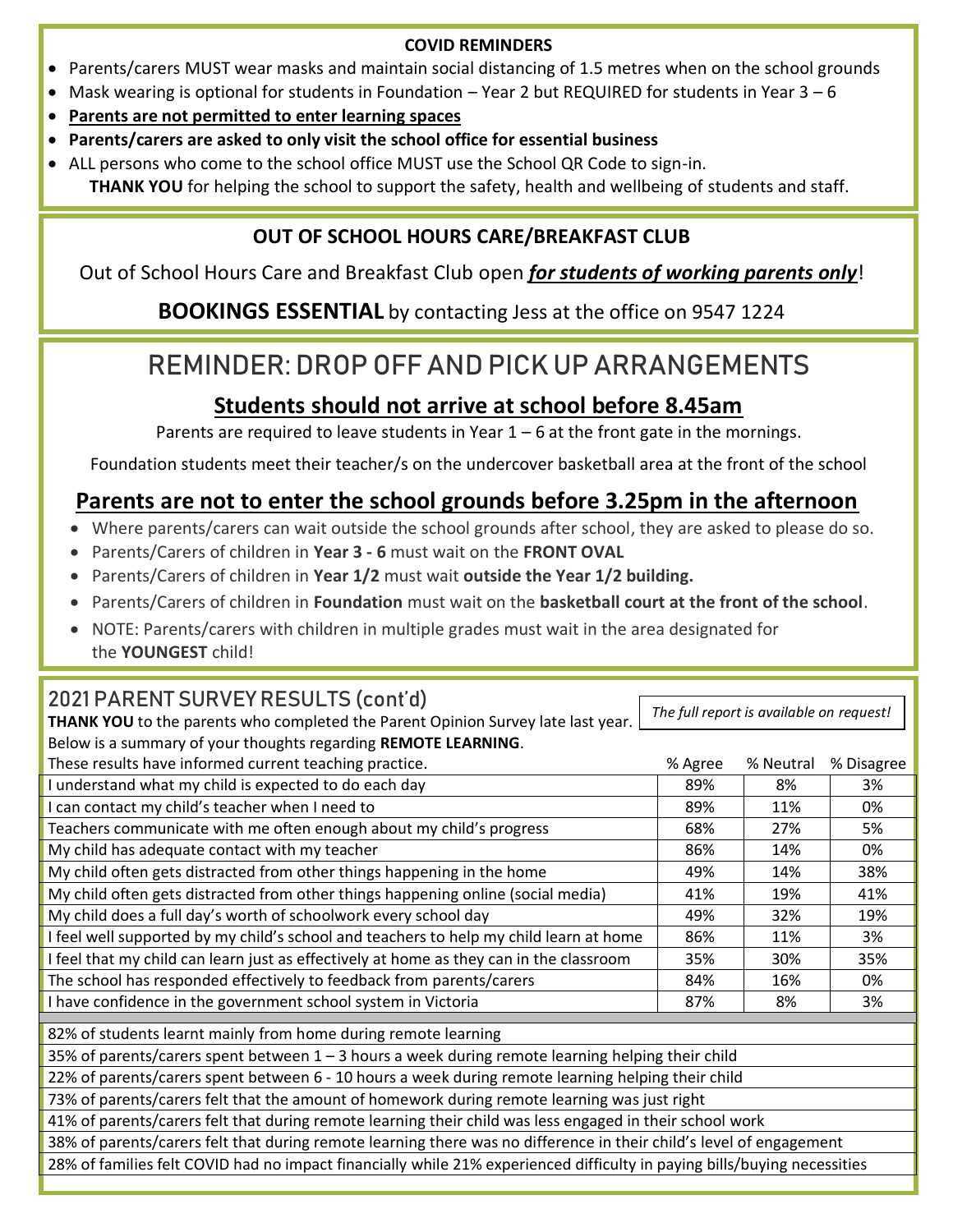#### **YEAR 5/6 SOVEREIGN HILL CAMP: Wednesday, 24th – Friday, 26th AUGUST 2022**

Students in Year 5/6 will be participating in a 2 night, 3 day camp at Ballarat from Wednesday, 24 – Friday, 26<sup>th</sup> August 2022. This camp covers an important part of their study of Australian History which is not possible to be covered in the school environment. The students will experience all aspects of life as it was in early Australia.

Staff and students will travel to Ballarat by bus on Wednesday, 24<sup>th</sup> August and stay for 2 nights in the Big4 Caravan Park, returning to school on Friday, 26<sup>th</sup> August (time to be advised). They will tour Sovereign Hill Historical Village on all 3 days, attend school on Thursday and Friday where they will be provided with historical costumes, attend the Thursday evening sound and light show 'Aura' and explore the Red Hill coal mine.

Students need to bring morning tea and a packed lunch for Wednesday. All other meals will be provided.

COST: \$350.00 BUT parents only pay **\$300.00** as School Council is contributing \$50.00 per student. The cost covers bus travel, meals, accommodation, Sovereign Hill entry, Red Hill mine enry and the sound and light show.

Parents are required to pay a deposit of **\$50.00** prior to the end of Term 1.



#### **SAD NEWS**

At the end of Term 4, our two alpacas, Hades and Hindsight, along with a number of other animals, were transported to Mr Hunter's parents' farm to spend the school holidays because there would be no-one at school to look after them.

Unfortunately, Hades passed away suddenly on the farm. As alpacas are pack animals that do not like to be alone and find it difficult to accept new mates, Hindsight has been taken to the alpaca stud for temperament testing and a health check to see if a new mate can be found. This is a long process and Mr Hunter is liaising with the alpaca stud owners to investigate what options are available to the school: whether Hindsight will accept a new mate and come back to ARPS or whether the school will have to get two new alpacas because Hindsight cannot connect with a new mate. Staff and students are looking forward to welcoming Hindsight, a new mate and all of the other animals back onsite as soon as possible.

#### **FACILITIES**

There are a number of projects planned for the first part of this year:

- 1. The Department of Education has conducted a check on all ramps around the school and have identified a number of changes which need to be made to comply with current standards. Plans have been drawn up and signed off by the school with work planned to commence in coming weeks/months following a successful tender process.
- 2. The shade sails in the kindergarten are being replaced with an all weather cover where children will be able to play outside, even in wet weather. Plans have also been drawn up and signed off by the school with work planned to commence in either Term 2 or Term 3 holidays. This might involve some disruption to the kindergarten program but parents/carers will be kept informed should this happen.
- 3. In 2020 which seems like such a long time ago, the school submitted a successful application for an inclusive garden an the bottom of the Foundation steps. Quite a number of tests have been conducted re soil and footings but, still the project continues to be delayed.
- 4. In 2020 the school submitted a successful application for shade cover outside the nature playground side of the Year 1/2 building, to create a covered outdoor learning space. Plans have been drawn up and a contract signed with the shade cover being currently in production. It is hoped that this will be installed in the coming weeks.
- 5. In 2020 the school also submitted a successful application for a table tennis program, incorporating the purchase of 3 outdoor steel table tennis tables to support outdoor play. These tables have been ordered but there is a  $6-8$  week wait for delivery. They will provide an extra addition to recess activities.
- 6. Line marking will take place over the coming weeks with the addition of a zebra crossing from the side gate to the pathway as many children and parents are cutting across the playground and this can be dangerous.
- 7. Probably the most important project but one which the school is struggling to attract funding is a toilet extension to the Art and Environmental Room so that staff and students do not have to walk a long distance to access a toilet and waste learning time. Three applications have already submitted, all of which have been unsuccessful because a toilet extension in not included in the grant criteria. Our local MP, Martin Pakula, has been contacted and has advocated on our behalf to Education Minister, James Merlino, but no-one is able to advise which grant, if any, support a toilet extension. The school will continue to fight the good fight as this project is more important than all the other successful applications put together! Latest news: Department rep is coming out today, Wednesday, to discuss options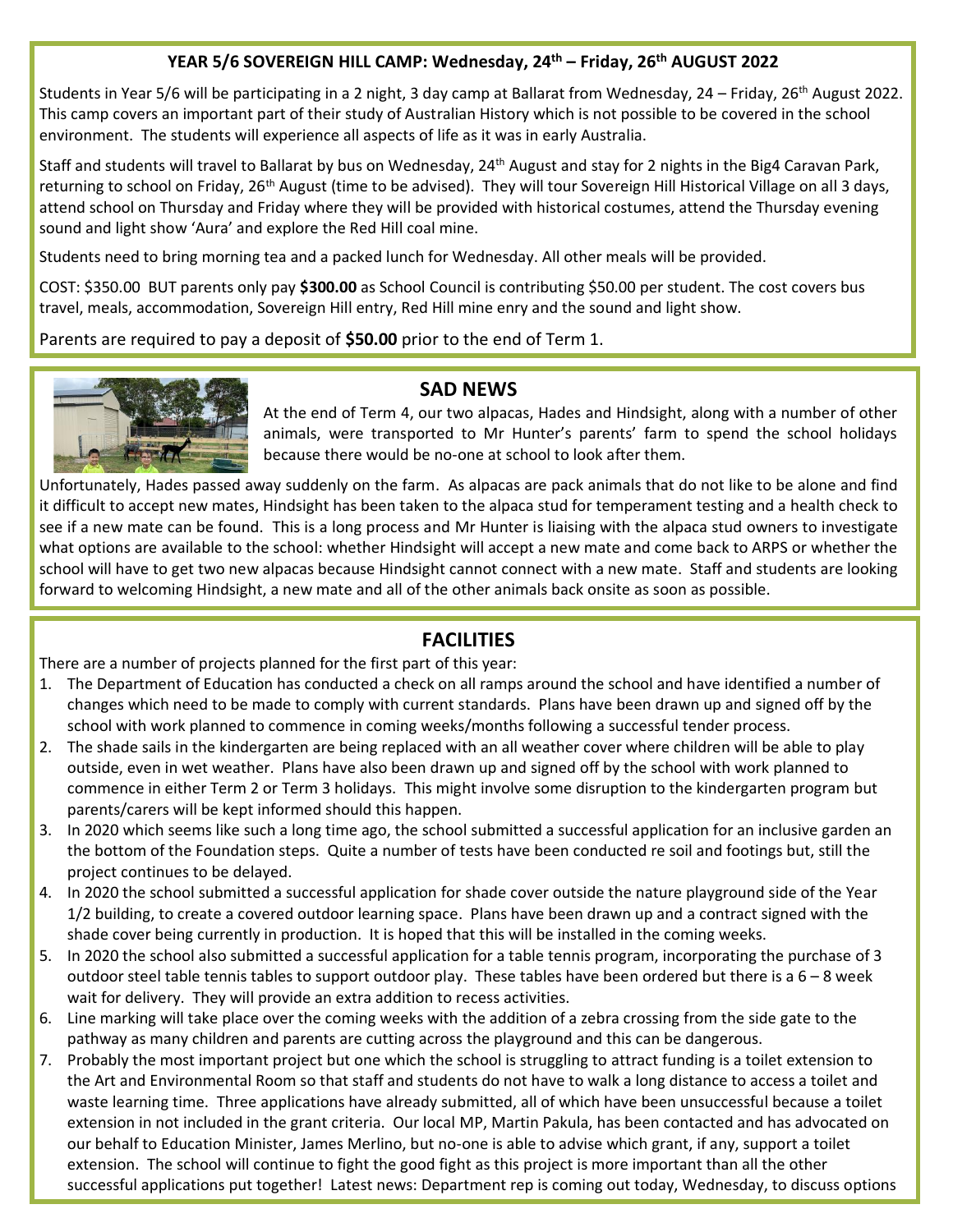## Year 3/4 News

The Year 3/4 students have done an amazing job settling in this year. Students have enjoyed getting back into their learning and meeting their new teachers. If you would like to find out more about the teachers in the 3/4 Learning Space, please check Seesaw!

In Literacy, students have been learning to identify and explain features of fiction texts. They participated in their very own 'Genre Book Tasting' where they got out of their comfort zones and 'tasted' new genres, authors and styles.

In Maths, students are focusing on building their number sense through a range of hands on, engaging activities. Students will be learning the importance of place value and extending their number knowledge up to tens of thousands. Students will be partitioning, renaming and regrouping numbers to assist them in calculations.

Year 3 students have been looking at the differences between day and night and the different activities that people might do during each time. In the next coming weeks, students will be learning about the movements and interactions between Earth, the Moon and the Sun.

Year 4 students have been enthusiastically participating in the life cycles of plants. Students will be given the opportunity to grow their own green beans to watch and learn how the life cycle unfolds in real time.

The teachers would love to hear from you. Feel free to contact us on Seesaw.



## Year 5/6 News

In Maths, Year 5/6 students have been focused on having high expectations of themselves and their work. They have been building their confidence to use a choice board and are encouraged to challenge themselves in every session. In Integrated Maths, students are exploring maths in real life and applying their knowledge to collaborative rich tasks.

In Literacy, Year 5/6 students are developing their reading fluency and comprehension of a variety of texts. By exploring various fiction and non-fiction texts, students are encouraged to think critically and ask questions while reading. Students are writing persuasive and narrative texts this term and are strengthening their understanding of the text structures.

In Inquiry the focus is on exploring the diverse, connected world in which we live. The students engaged in a webquest to guide their learning and research of a chosen Asian country while making comparisons and connections to Australia.



Our students actively engage with the BTN classroom lessons, learning about current issues and topics around the world. Some of the 5/6 students had the exciting opportunity to be part of an episode this term, giving a shout out to the wonderful Athol Road Primary School. We are on Episode 4 at 13.51 minutes.